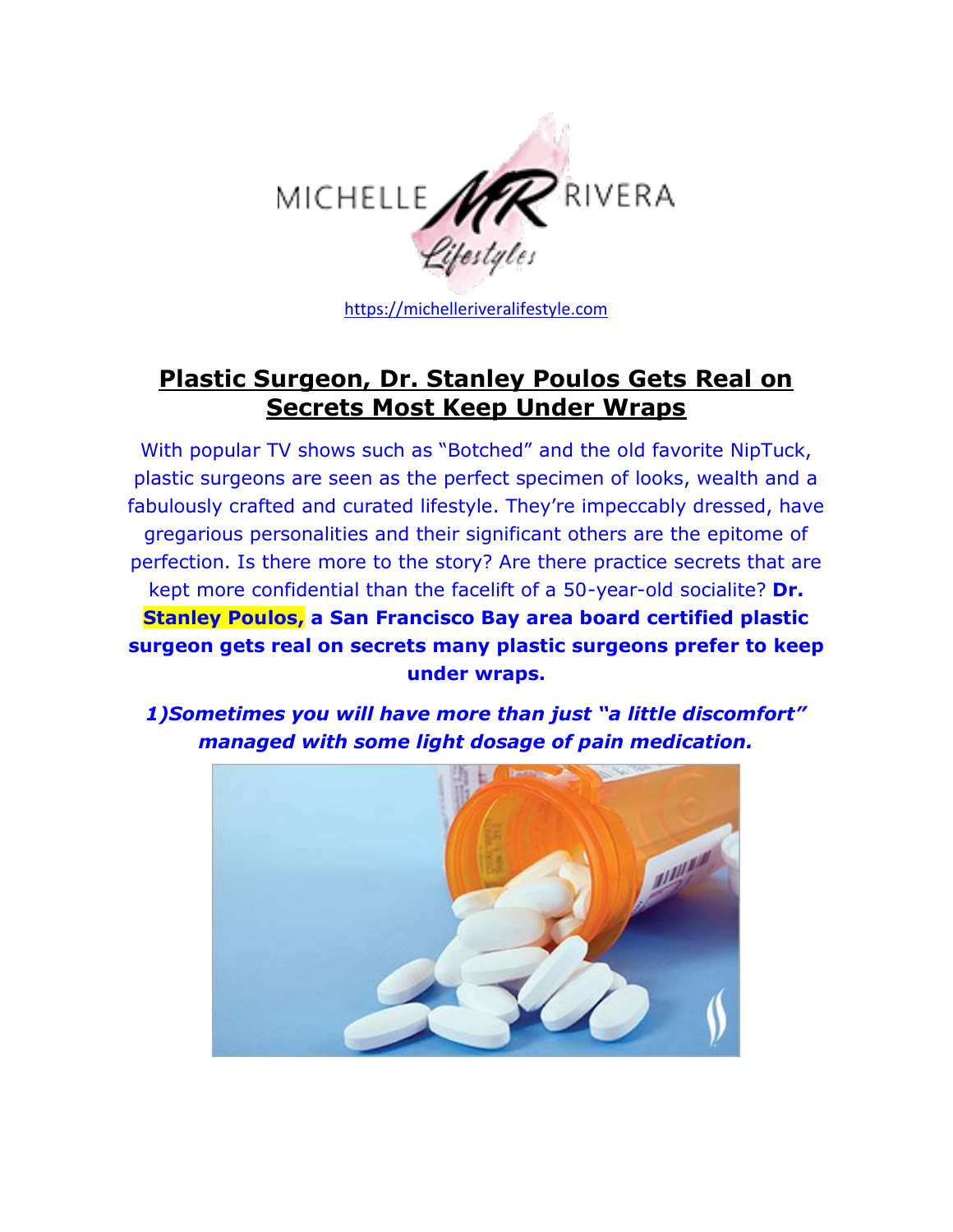Everyone has a different pain threshold and post-op bruising and swelling vary so certain procedures will take longer to recover from. Abdominoplasty, body lifts, and combination surgeries like "mommy makeover" are just a few examples of procedures where recovery may be extended.

Many people who have had procedures can think of a time a few days post op where they wanted to curse their surgeon or ask "why in the world did I do this?"

Just because it's an elective aesthetic surgery doesn't make it any less of an operation. Dr. Poulos explains that there are two very important things you want to get clear on, the actual level of pain and recovery time. Recovery time to return to ranching or running marathons may be a lot different than being able to drive or get out. He advises speaking to a few friends or references who had the same procedure. Just remember that like childbirth as time goes by the experience may seem easier than it was.

"You need to know so you can make necessary arrangements with work and childcare or elder care if need be. Some procedures can take at least a week or two before resuming normal activity so the more realistic the expectations the better," adds Poulos.

*2) There may be more than just "minimal scarring."*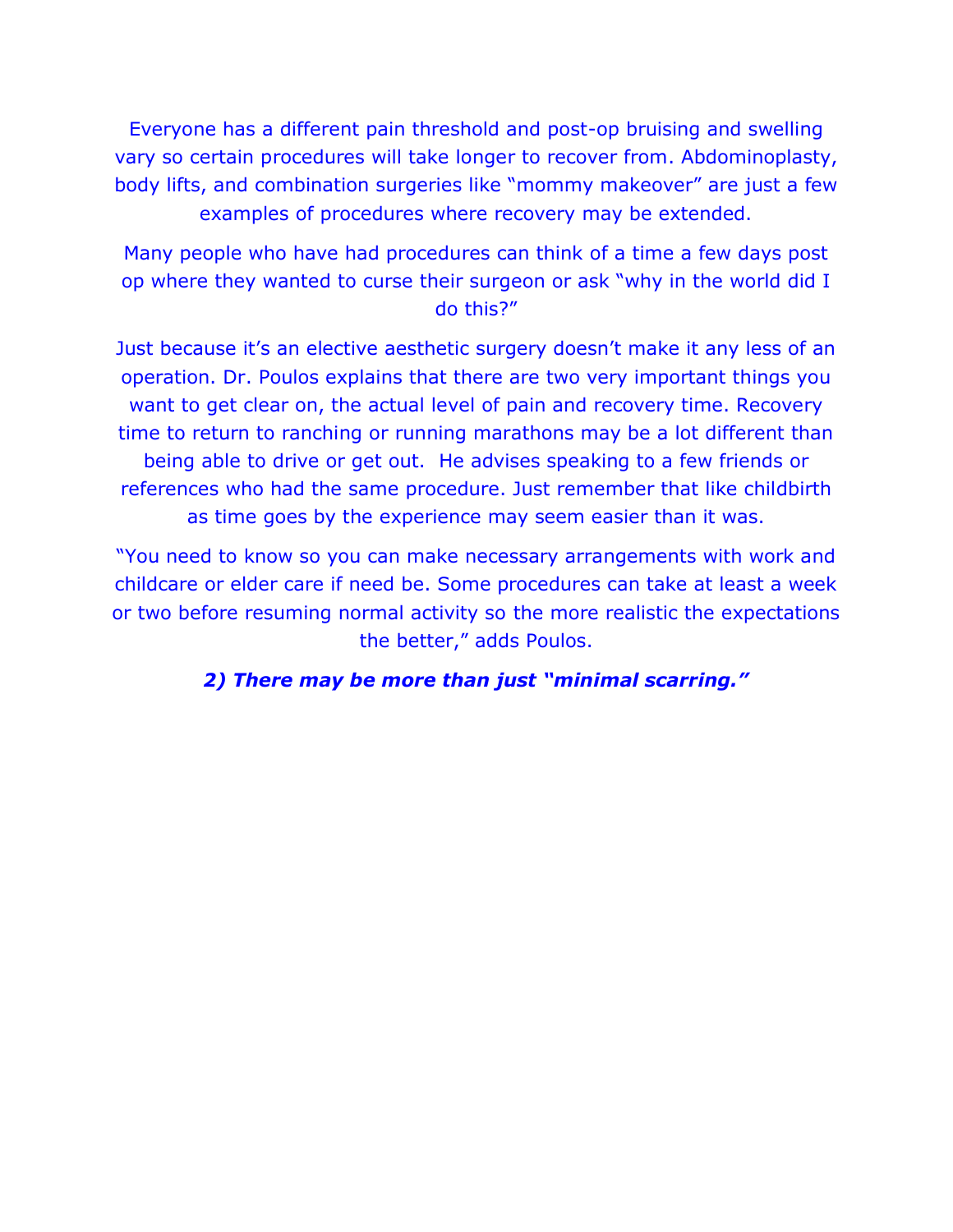

"Scarring has nothing to do with the surgeon's skill and everything to do with the patient's genetics," clarifies Dr. Poulos. He goes on to explain that a highly skilled plastic surgeon can do the same exact procedure with closure on two different people. One will have minimal scarring while the other will not." People with darker complexions should consider this before deciding to do a procedure and certainly consult with your doctor's team who can recommend remedies that help with scarring.



*3) Cellulite removal isn't just easily "zapped away" with a laser.*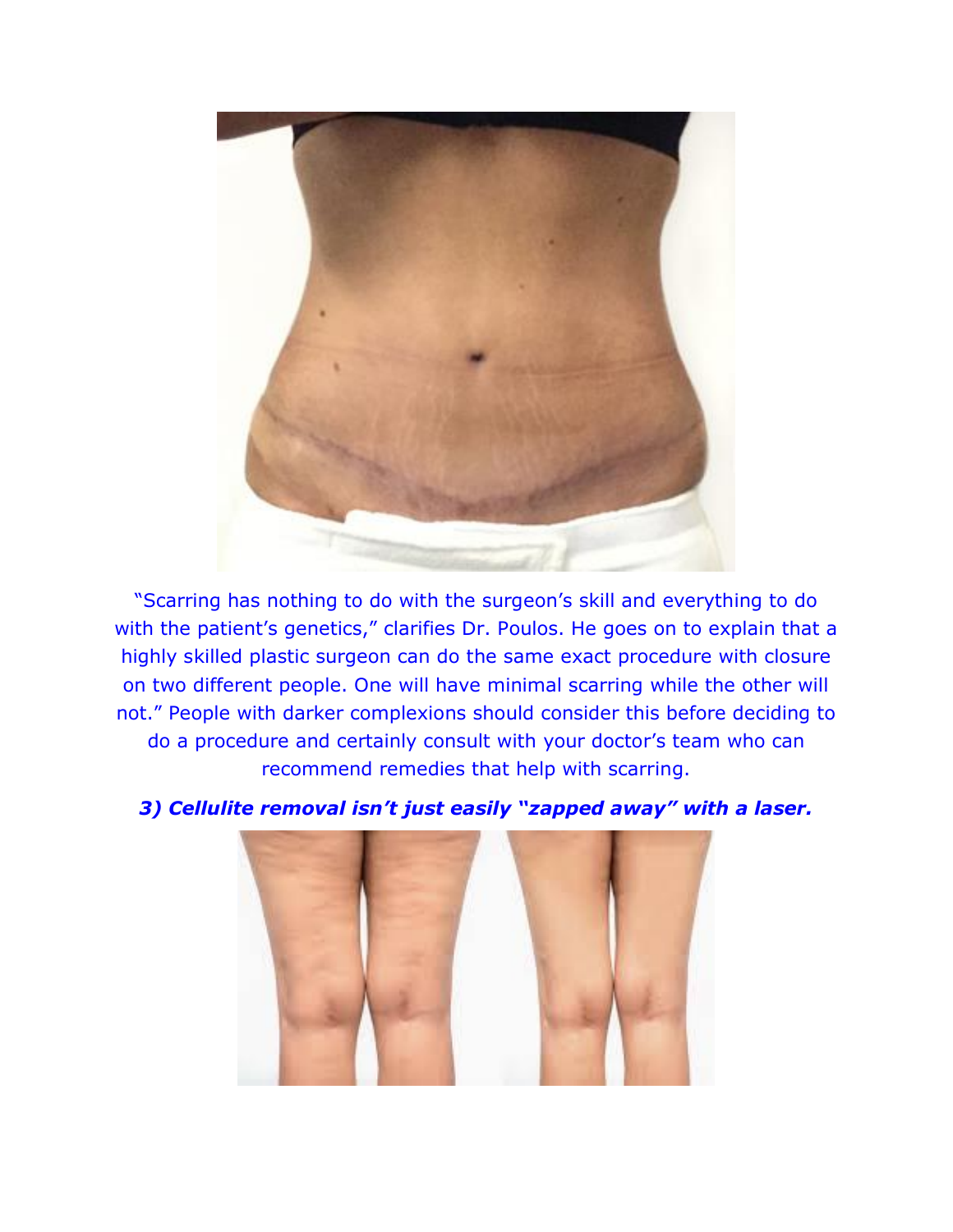Today there are many options available, each claiming to treat cellulite effectively. Some are a bit more invasive. Cellulaze, for example, is a highly promoted actual surgical procedure using an invasive laser that must be threaded under the skin. "Even though this is considered minimally invasive, it's not an easy zap. Even with the improvement the results often will not meet expectations so be realistic.



*4) There's an expiration date on results due to the aging process.*

We see celebrities who desperately battle mother nature. Aging is inevitable. The average "shelf life" of a facelift is about 10 years. "A facelift is a large financial investment along with significant recovery time. The better the skin elasticity the closer to a decade you'll get. Odds are even better you'll have a more enduring result if you don't smoke or sun-worship," says Dr. Poulos. He goes on to say that he believes it's really important to lay out the real expectations given skin texture and volume. Some people may notice the lower quadrant of their faces aging just a few years post facelift. While a person will still look youthful post facelift, it's not going to prevent aging.

## **About the Doctor:**

Dr. Stanley Poulos is a Board-Certified Plastic Surgeon and Co-Founder with Yngvar Hvistendahl, M.D of Plastic Surgery Specialists recognized as one of